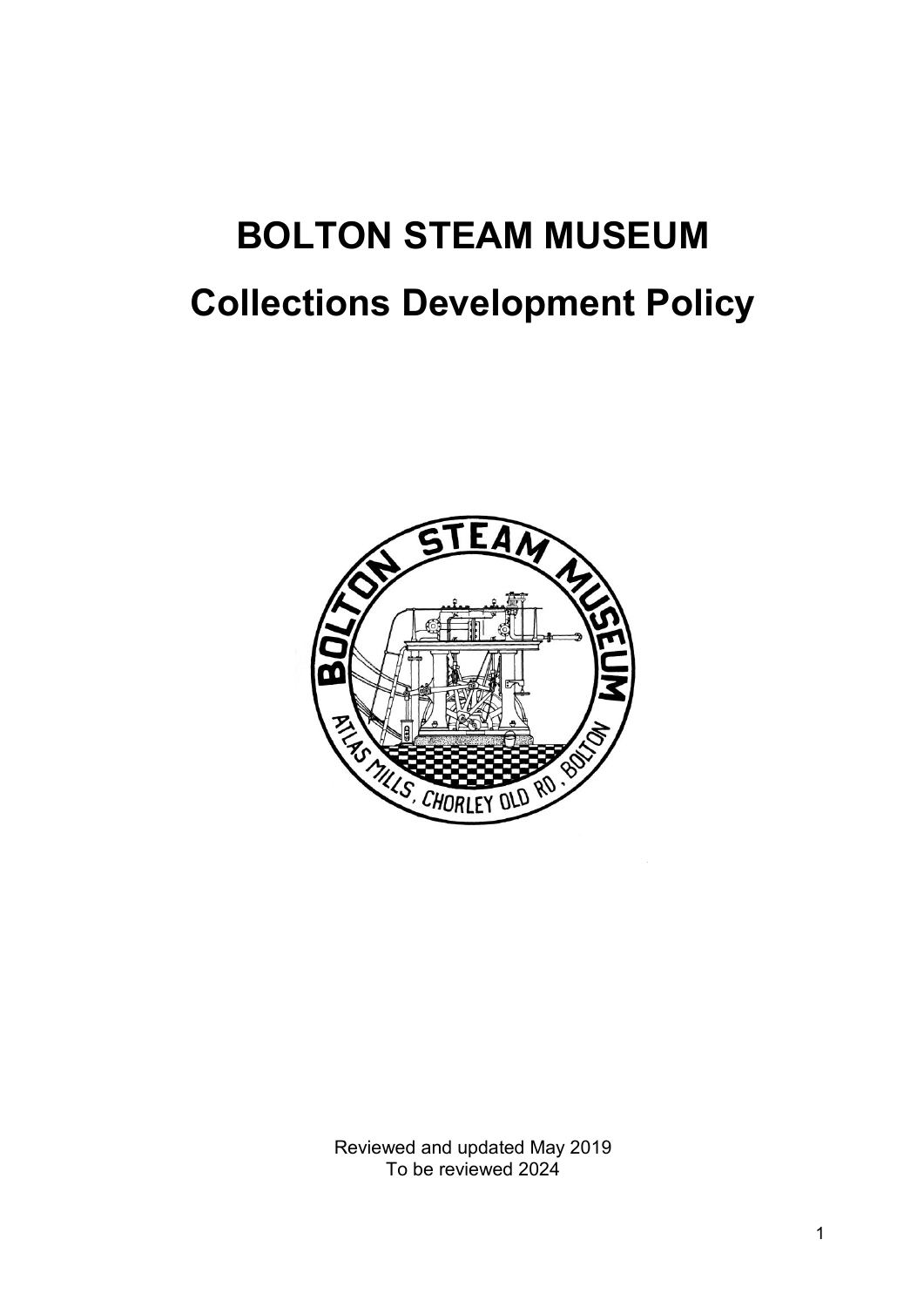# **Background to the policy**

This policy sets out the principles that will provide the governing body and the workforce of the museum with a framework for responsible and ethical acquisition and disposal of collections. It provides clear procedures and decision-making processes common to Accredited museums.

Implementing the policy will enable the museum to demonstrate the public benefit in their approach to collections development. It provides a basis for open and transparent decision-making and an informed dialogue between governing bodies, donors, funding bodies and other stakeholders.

This policy applies to material which the museum owns and has accessioned into the collection or intends to own and accession into the collection.

The acquisition, management and disposal of collections will be guided by:

- a museum's constitution and statement of purpose
- the legal basis on which the collections are held
- the public benefit derived from the effective use and management of the collections
- an assessment of the needs of the museum's collections
- the collections held by other museums and organisations collecting in the same or related geographic areas or subject fields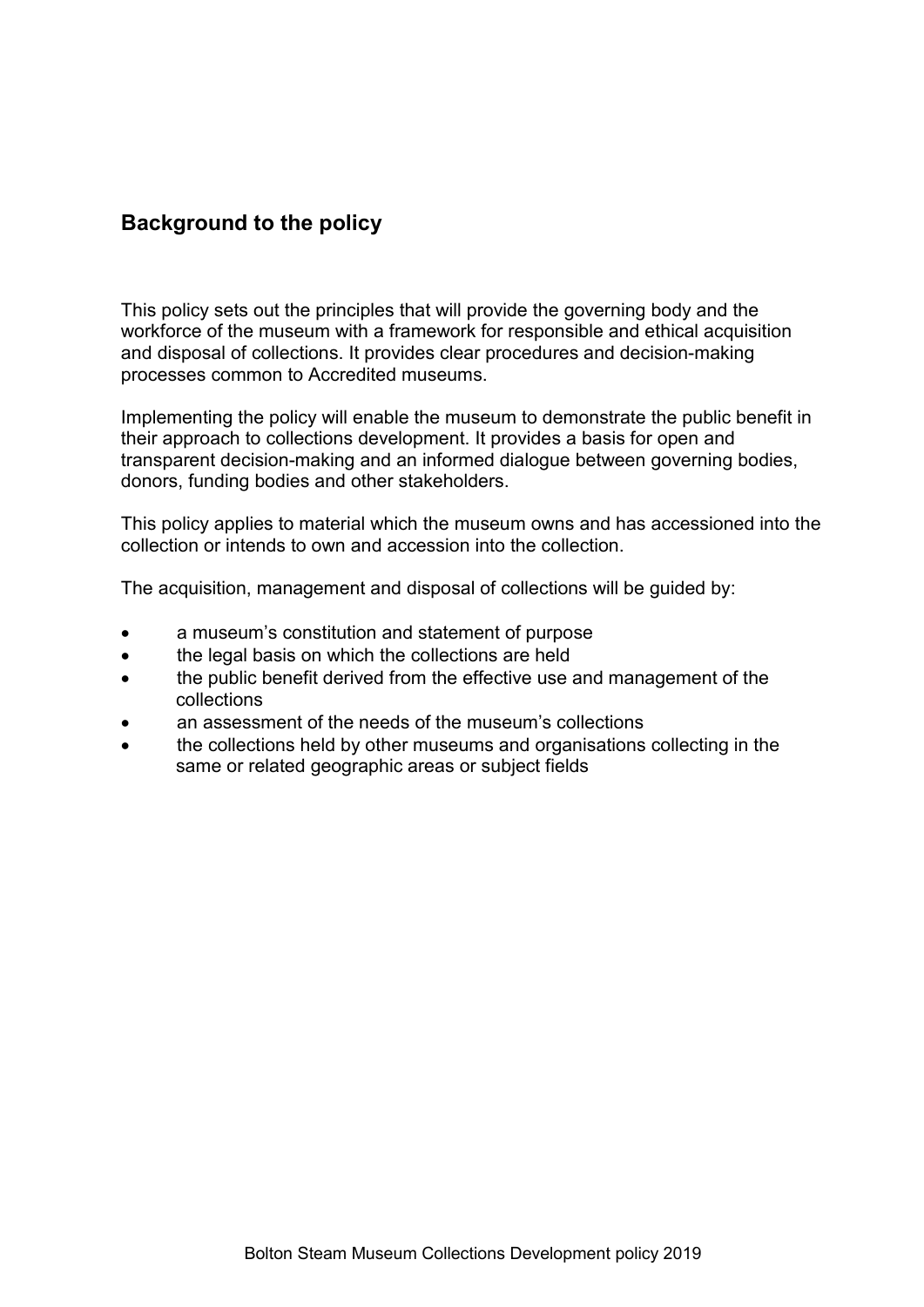# **Collections Development Policy**

# **Name of museum: BOLTON STEAM MUSEUM**

**Name of governing body : THE NORTHERN MILL ENGINE SOCIETY Ltd**

**Date on which this policy was approved by governing body: July 2019**

**Policy review procedure:****The collections development policy will be published and reviewed from time to time, at least once every five years.** 

**Date at which this policy is due for review: 2024**

**Arts Council England will be notified of any changes to the collections development policy, and the implications of any such changes for the future of collections.** 

# **1. Relationship to other relevant policies/plans of the organisation:**

#### **1.1. The museum's statement of purpose is:**

To collect and conserve examples of the stationary steam engine, particularly as used in the textile and engineering industries of the north and north-west England, and to interpret the history, technical development and application of this important prime mover. To share collections and knowledge with visitors, steam enthusiasts nationwide and with our local community

**1.2. The governing body will ensure that both acquisition and disposal are carried out openly and with transparency.**

**1.3. By definition, the museum has a long-term purpose and holds collections in trust for the benefit of the public in relation to its stated objectives. The governing body therefore accepts the principle that sound curatorial reasons must be established before consideration is given to any acquisition to the collection, or the disposal of any items in the museum's collection.**

**1.4. Acquisitions outside the current stated policy will only be made in exceptional circumstances.**

**1.5. The museum recognises its responsibility, when acquiring additions to its collections, to ensure that care of collections, documentation arrangements and use of collections will meet the requirements of the Museum Accreditation Standard. This includes using SPECTRUM primary procedures for collections**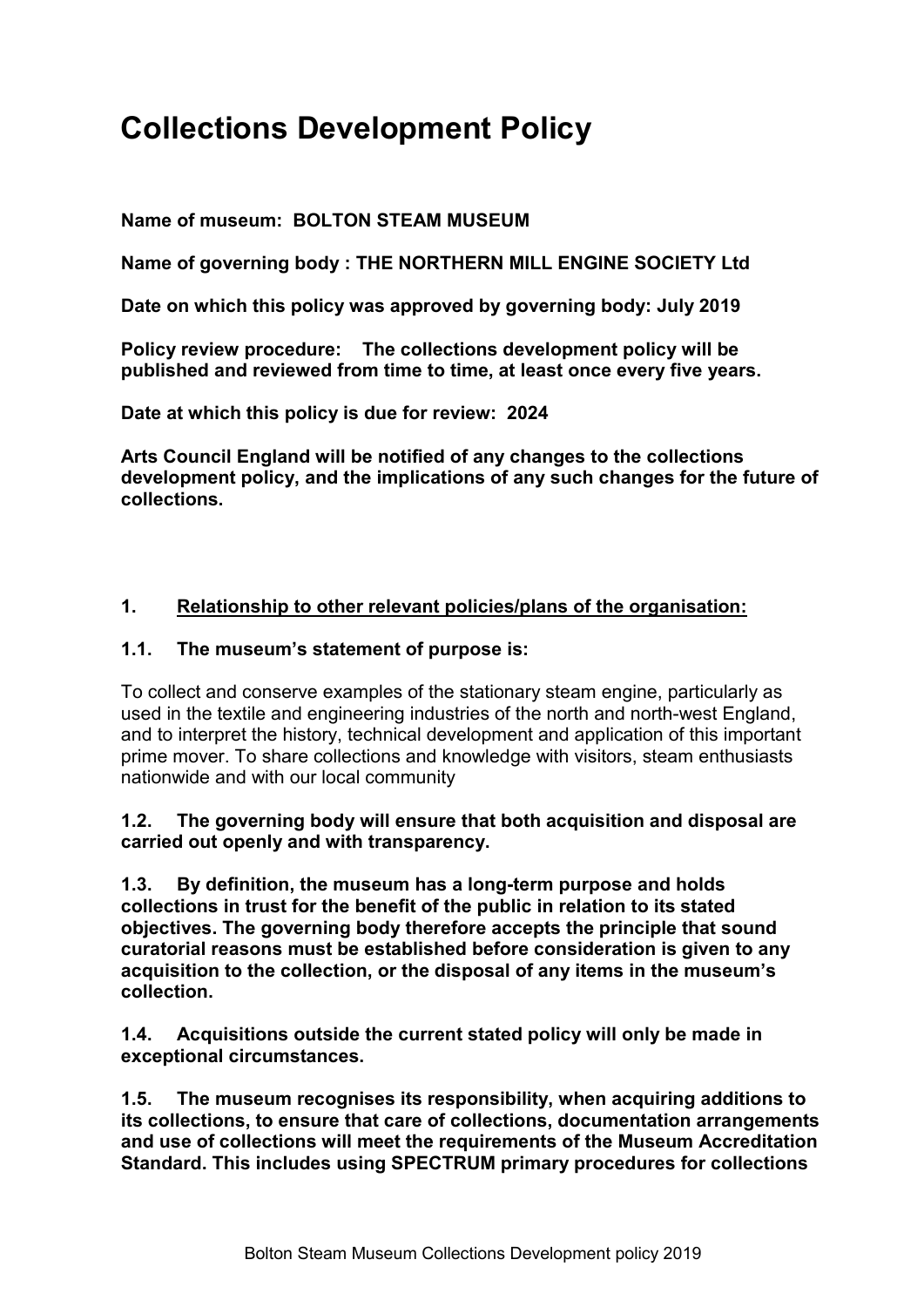**management. It will take into account limitations on collecting imposed by such factors as staffing, storage and care of collection arrangements.** 

**1.6. The museum will undertake due diligence and make every effort not to acquire, whether by purchase, gift, bequest or exchange, any object or specimen unless the governing body or responsible officer is satisfied that the museum can acquire a valid title to the item in question.**

**1.7. The museum will not undertake disposal motivated principally by financial reasons**

# **2. History of the collections**

The collection was initially brought together by private individuals who were concerned that the history and heritage of the stationary steam engines that once powered the textile mills of Lancashire and Yorkshire was disappearing as the industry declined. A Society was established in 1966 and this was subsequently formally re-constituted as a company and charity in 1973, to whom all the assets were transferred. A museum was established in Bolton to display the collection of engines and other material as they were removed from mills when they were demolished or closed. This museum was itself demolished in 1991 as part of a wider site redevelopment but re-established in new premises in 1993

# **3. An overview of current collections**

The main collection consists of 27 steam and two internal-combustion engines manufactured between approximately 1840 and 1960. The collection demonstrates the development of the steam engine during the relevant period and includes examples of beam, horizontal, vertical, inverted vertical and diagonal engine types. All engines can be demonstrated working in steam from a boiler.

A "non-dead-centre" inverted vertical engine built by John Musgrave and Sons of Bolton is believed to be a unique example of this type of engine anywhere in the world. A twin rotative beam engine is similarly considered to be rare, possibly unique, and a "McNaughted" compound beam engine is the only working example in England.

The collection also includes approximately 2000 photographs, prints, negatives and slides; approximately 1000 engineering drawings; approximately 1800 books, catalogues, reports and other printed ephemera and 400 other items of plant and equipment (eg makers plates, instrumentation, models, tools and accessories).

Virtually all items have been either used or manufactured in the textile districts in the north of England, particularly Lancashire and Yorkshire.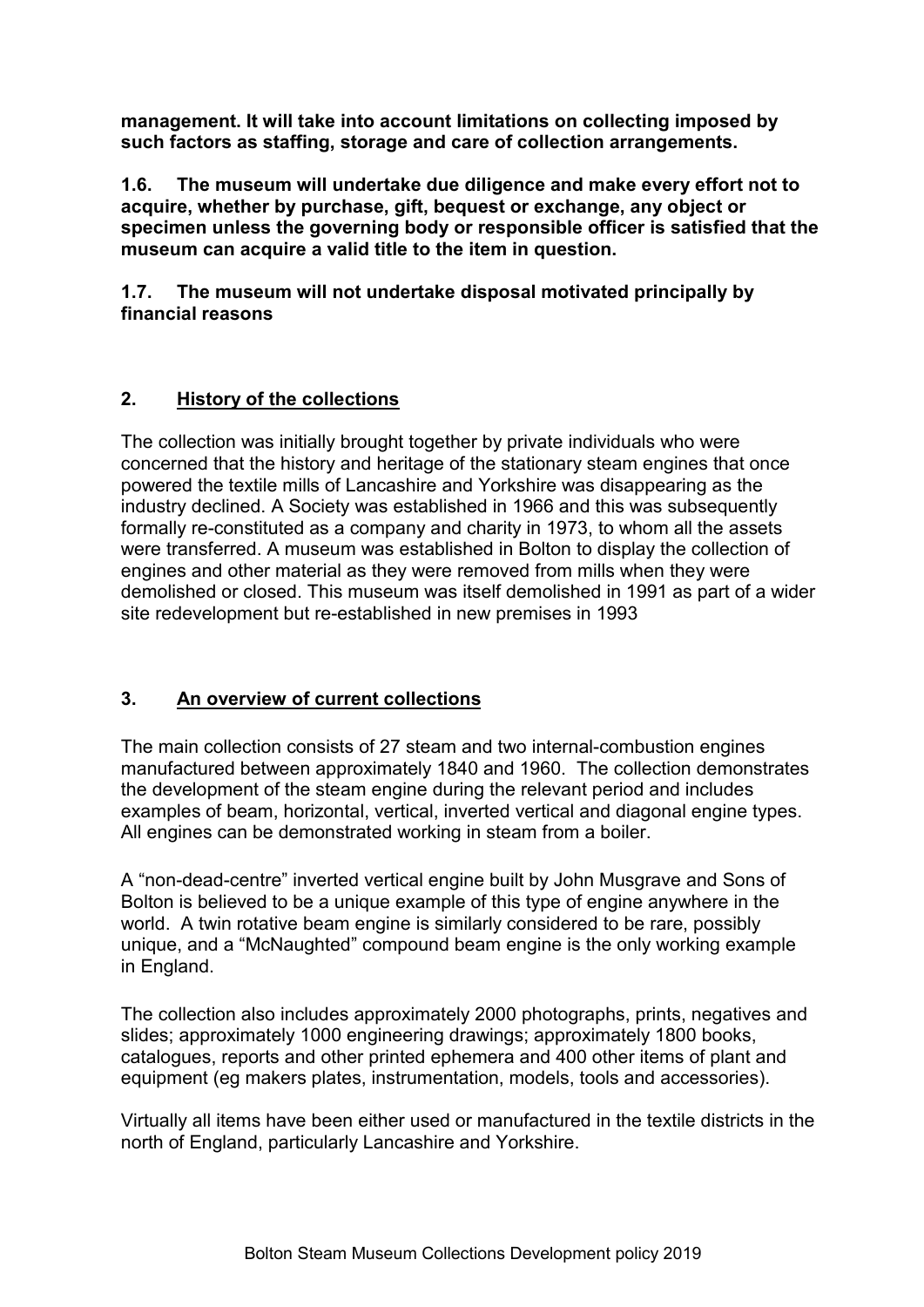# **4. Themes and priorities for future collecting**

The museum may acquire items of mechanical and electrical plant especially that associated with the British textile and engineering industries over the approximate period of 1790 to 1960. The collection will specialise in the stationary steam engine, in all its forms, which provided the power for the mills and factories throughout the north of England.

The museum may also acquire other material and equipment associated with items in the main collection including, but not limited to : books, documents, photographs, drawings, catalogues, models, tools and instrumentation.

The museum will not collect textile machinery.

# **5. Themes and priorities for rationalisation and disposal**

There are no current plans for rationalisation or disposal of any accessioned items in the collection within the period covered by this policy

# **6. Legal and ethical framework for acquisition and disposal of items**

**6.1. The museum recognises its responsibility to work within the parameters of the Museum Association Code of Ethics when considering acquisition and disposal.**

# **7. Collecting policies of other museums**

**7.1. The museum will take account of the collecting policies of other museums and other organisations collecting in the same or related areas or subject fields. It will consult with these organisations where conflicts of interest may arise or to define areas of specialism, in order to avoid unnecessary duplication and waste of resources.**

# **7.2. Specific reference is made to the following organisation(s):**

- Bolton Museums and Archives
- Museum of Science and Industry in Manchester
- The Anson Engine Museum, Poynton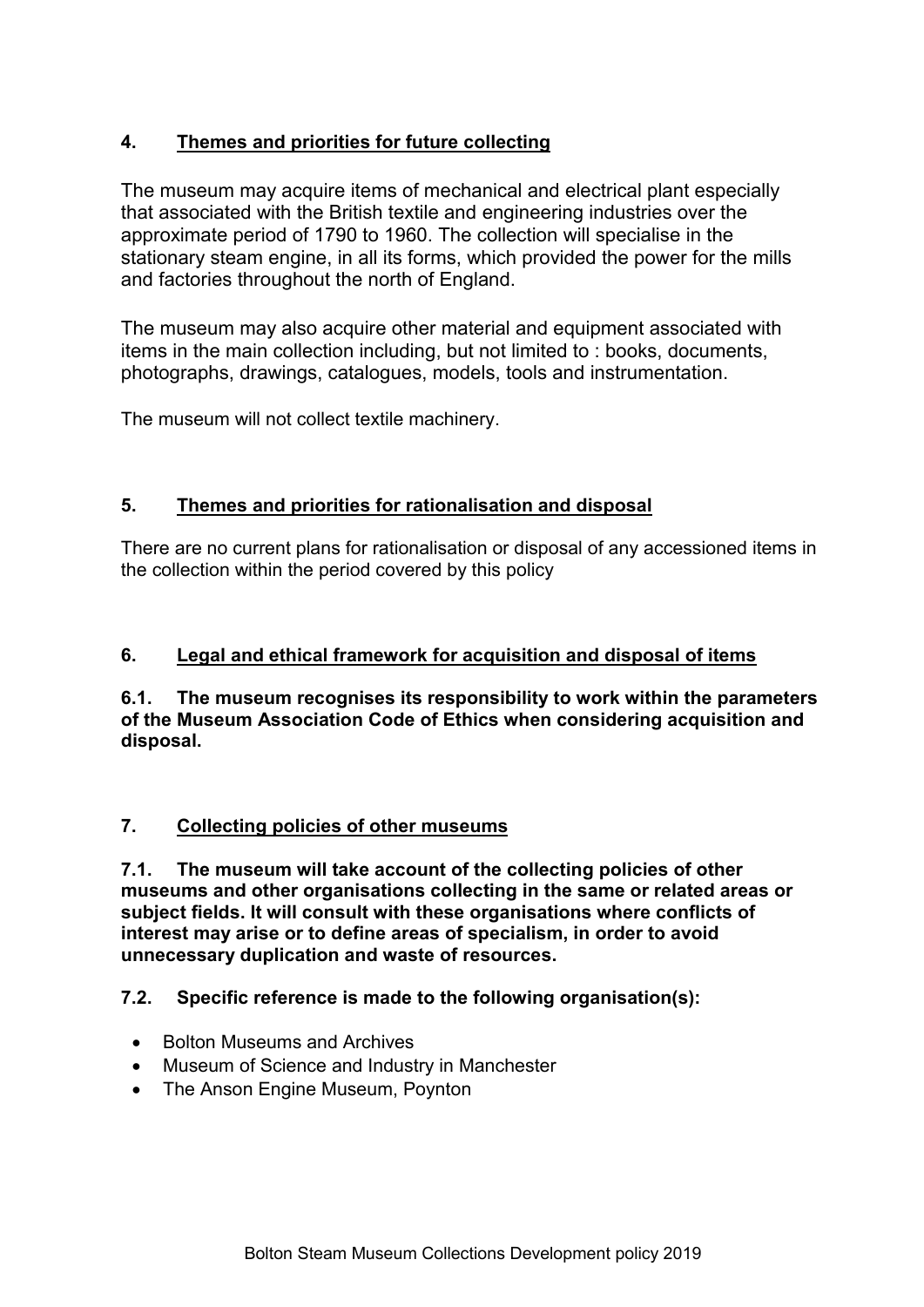# **8. Archival holdings**

The museum may collect archival material that is directly connected to the use or manufacture of steam engines or engineering technology in the 19<sup>th</sup> and 20<sup>th</sup> centuries.

There are no current plans to actively expand the archive but consideration will be given to ad hoc donations if and when they are offered.

Material will only be accepted if suitable environmental storage conditions are available

Where necessary, the governing body will guided by the Code of Practice on Archives for Museums and Galleries in the UK (3<sup>rd</sup> edition 2002)

# **9. Acquisition**

# **9.1. The policy for agreeing acquisitions is:**

Acquisitions outside the current stated policy will only be made in very exceptional circumstances, and then only after proper consideration by the governing body of the museum itself, having regard to the interests of other museums.

All potential acquisitions will be referred to the museum's governing body for approval.

**9.2. The museum will not acquire any object or specimen unless it is satisfied that the object or specimen has not been acquired in, or exported from, its country of origin (or any intermediate country in which it may have been legally owned) in violation of that country's laws. (For the purposes of this paragraph 'country of origin' includes the United Kingdom).**

**9.3. In accordance with the provisions of the UNESCO 1970 Convention on the Means of Prohibiting and Preventing the Illicit Import, Export and Transfer of Ownership of Cultural Property, which the UK ratified with effect from November 1 2002, and the Dealing in Cultural Objects (Offences) Act 2003, the museum will reject any items that have been illicitly traded. The governing body will be guided by the national guidance on the responsible acquisition of cultural property issued by the Department for Culture, Media and Sport in 2005.**

#### **10. Human remains**

**10.1. The museum does not hold or intend to acquire any human remains.**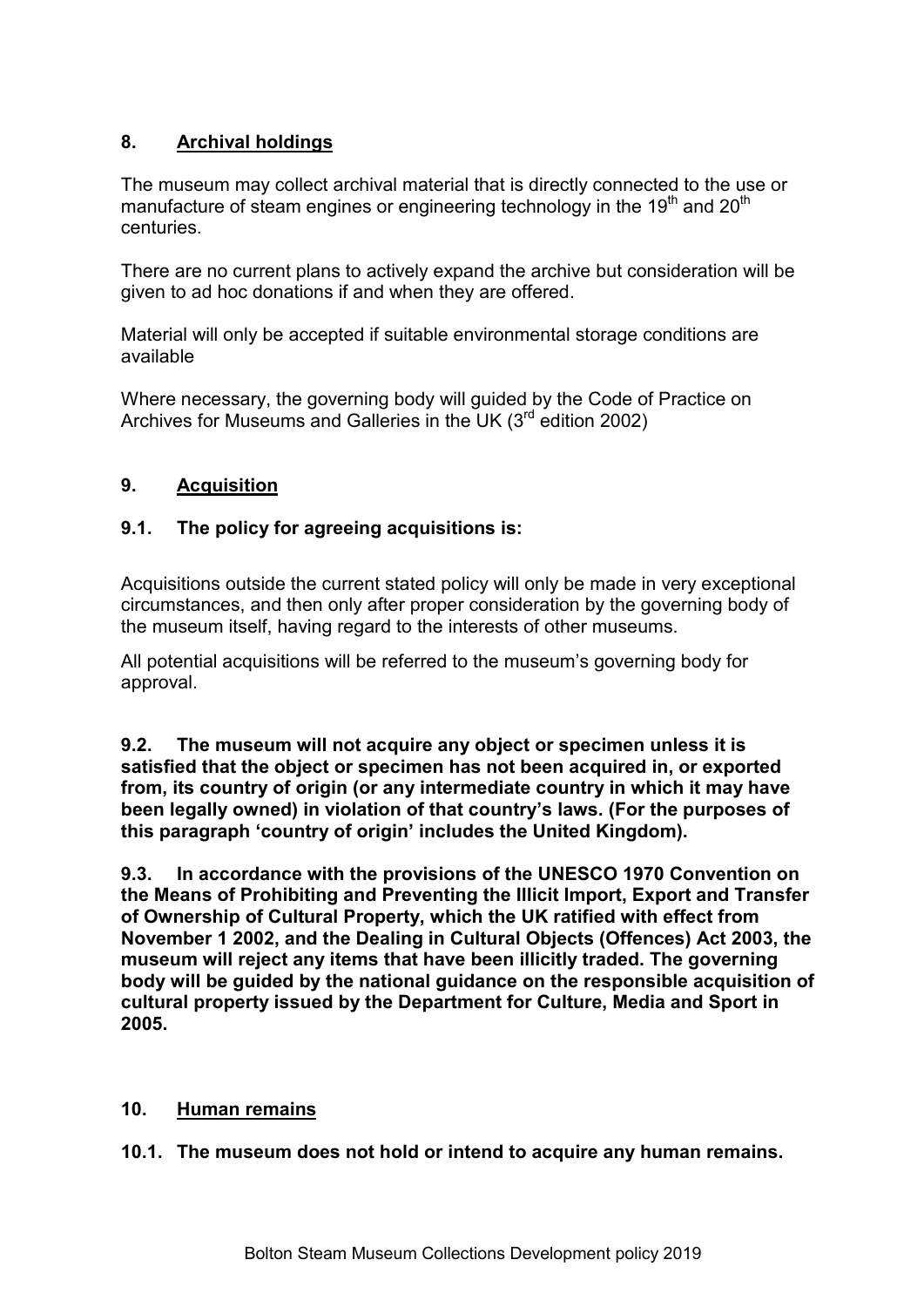# **11. Biological and geological material**

**11.1. The museum will not acquire any biological or geological material.**

#### **12. Archaeological material**

**12.1. The museum will not acquire any archaeological material.**

#### **13. Exceptions**

**13.1 Any exceptions to the above clauses will only be because the museum is:** 

- o **acting as an externally approved repository of last resort for material of local (UK) origin**
- o **acting with the permission of authorities with the requisite jurisdiction in the country of origin**

**In these cases the museum will be open and transparent in the way it makes decisions and will act only with the express consent of an appropriate outside authority. The museum will document when these exceptions occur.**

#### **14. Spoliation**

**14.1 The museum will use the statement of principles 'Spoliation of Works of Art during the Nazi, Holocaust and World War II period', issued for non-national museums in 1999 by the Museums and Galleries Commission.** 

# **15. The Repatriation and Restitution of objects and human remains**

The museum does not hold any material relevant to this section

#### **16. Disposal procedures**

#### **16.1 All disposals will be undertaken with reference to the SPECTRUM Primary Procedures on disposal.**

**16.2 The governing body will confirm that it is legally free to dispose of an item. Agreements on disposal made with donors will also be taken into account.**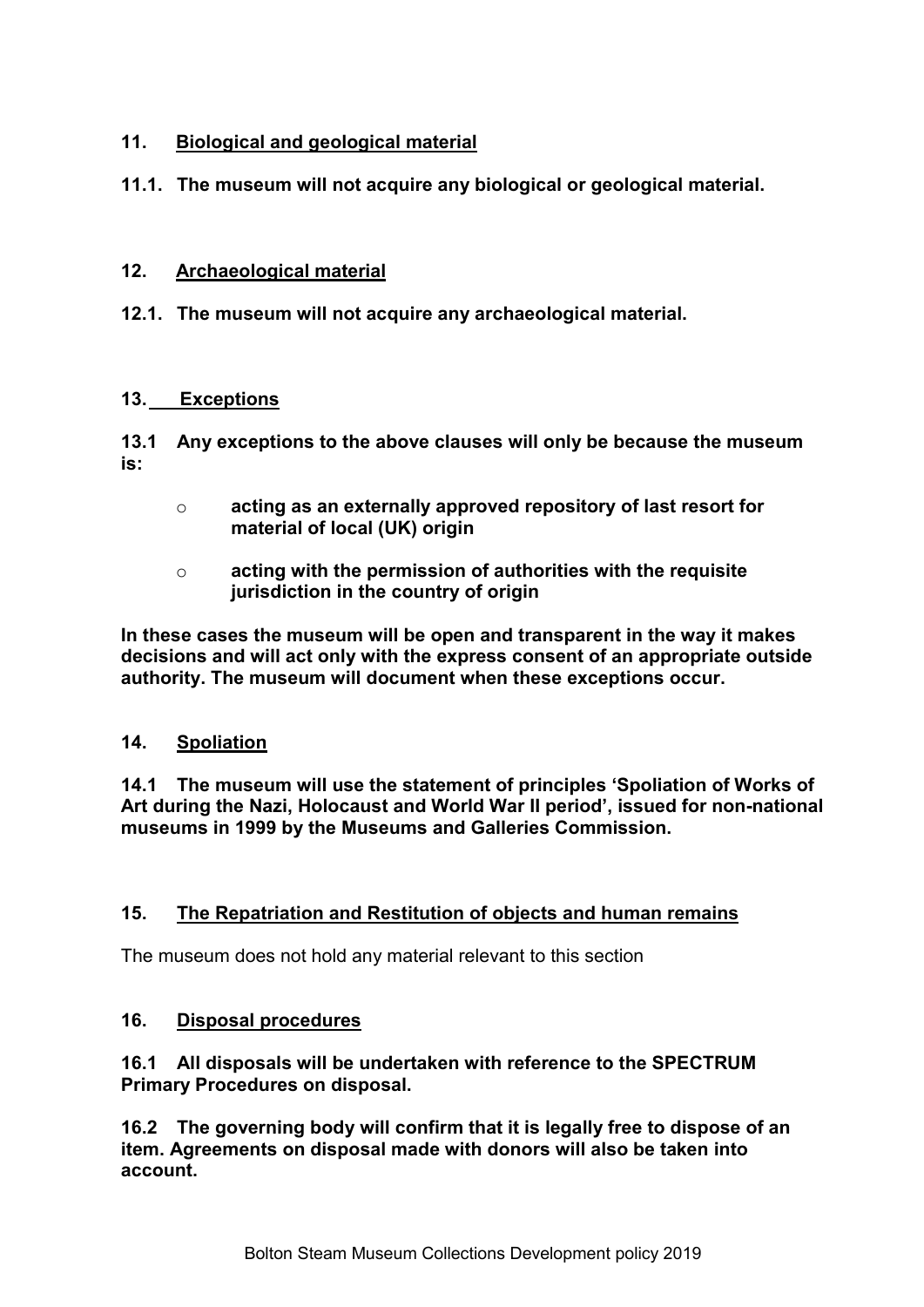**16.3 When disposal of a museum object is being considered, the museum will establish if it was acquired with the aid of an external funding organisation. In such cases, any conditions attached to the original grant will be followed. This may include repayment of the original grant and a proportion of the proceeds if the item is disposed of by sale.**

**16.4 When disposal is motivated by curatorial reasons the procedures outlined below will be followed and the method of disposal may be by gift, sale, exchange or as a last resort - destruction.**

**16.5 The decision to dispose of material from the collections will be taken by the governing body only after full consideration of the reasons for disposal. Other factors including public benefit, the implications for the museum's collections and collections held by museums and other organisations collecting the same material or in related fields will be considered. Expert advice will be obtained and the views of stakeholders such as donors, researchers, local and source communities and others served by the museum will also be sought.**

**16.6 A decision to dispose of a specimen or object, whether by gift, exchange, sale or destruction (in the case of an item too badly damaged or deteriorated to be of any use for the purposes of the collections or for reasons of health and safety), will be the responsibility of the governing body of the museum acting on the advice of professional curatorial staff, if any, and not of the curator or manager of the collection acting alone.**

**16.7 Once a decision to dispose of material in the collection has been taken, priority will be given to retaining it within the public domain. It will therefore be offered in the first instance, by gift or sale, directly to other Accredited Museums likely to be interested in its acquisition.**

**16.8 If the material is not acquired by any Accredited museum to which it was offered as a gift or for sale, then the museum community at large will be advised of the intention to dispose of the material normally through a notice on the MA's Find an Object web listing service, an announcement in the Museums Association's Museums Journal or in other specialist publications and websites (if appropriate).**

**16.9 The announcement relating to gift or sale will indicate the number and nature of specimens or objects involved, and the basis on which the material will be transferred to another institution. Preference will be given to expressions of interest from other Accredited Museums. A period of at least two months will be allowed for an interest in acquiring the material to be expressed. At the end of this period, if no expressions of interest have been received, the museum may consider disposing of the material to other interested individuals and organisations giving priority to organisations in the public domain.**

**16.10 Any monies received by the museum governing body from the disposal of items will be applied solely and directly for the benefit of the collections.**